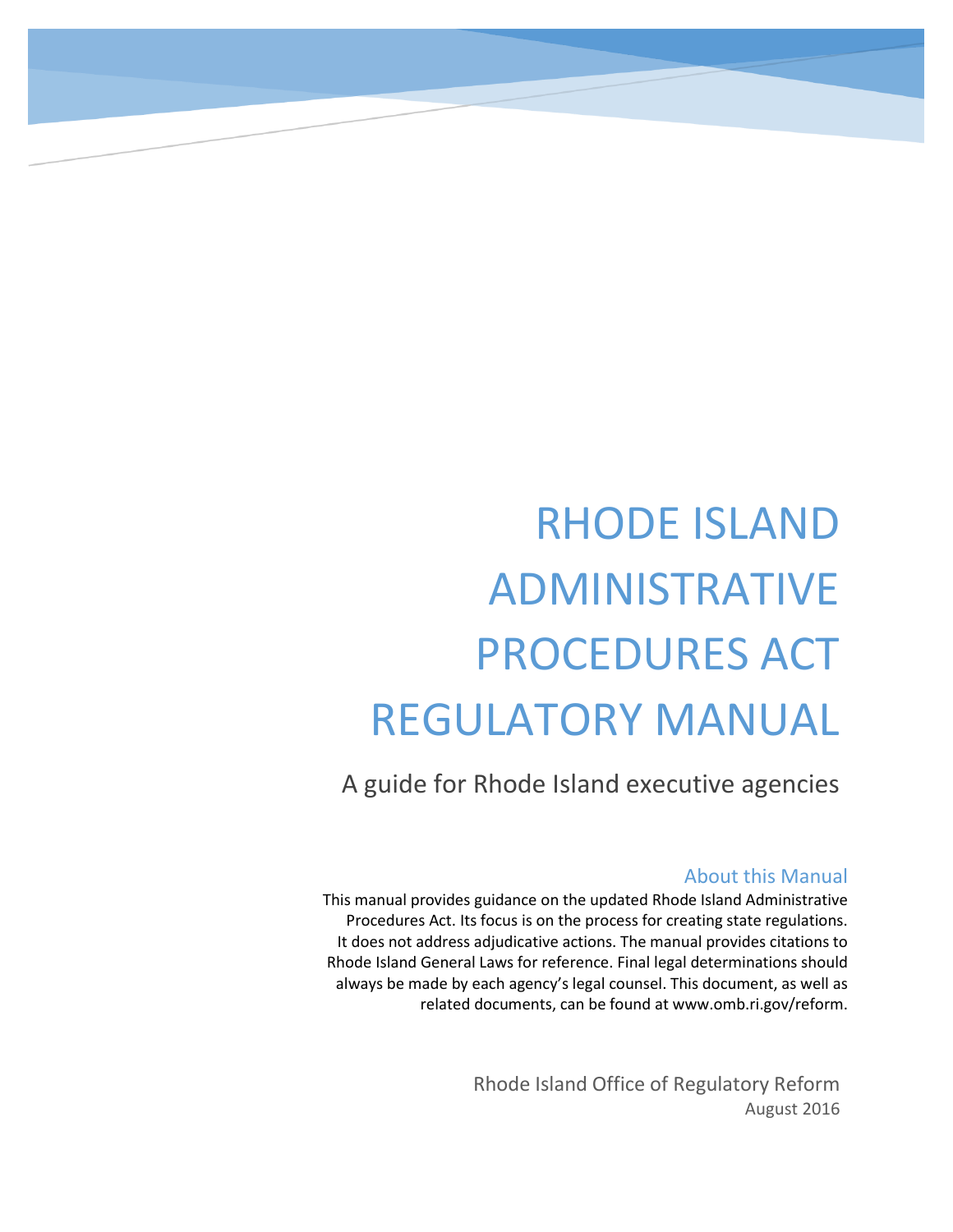### Contents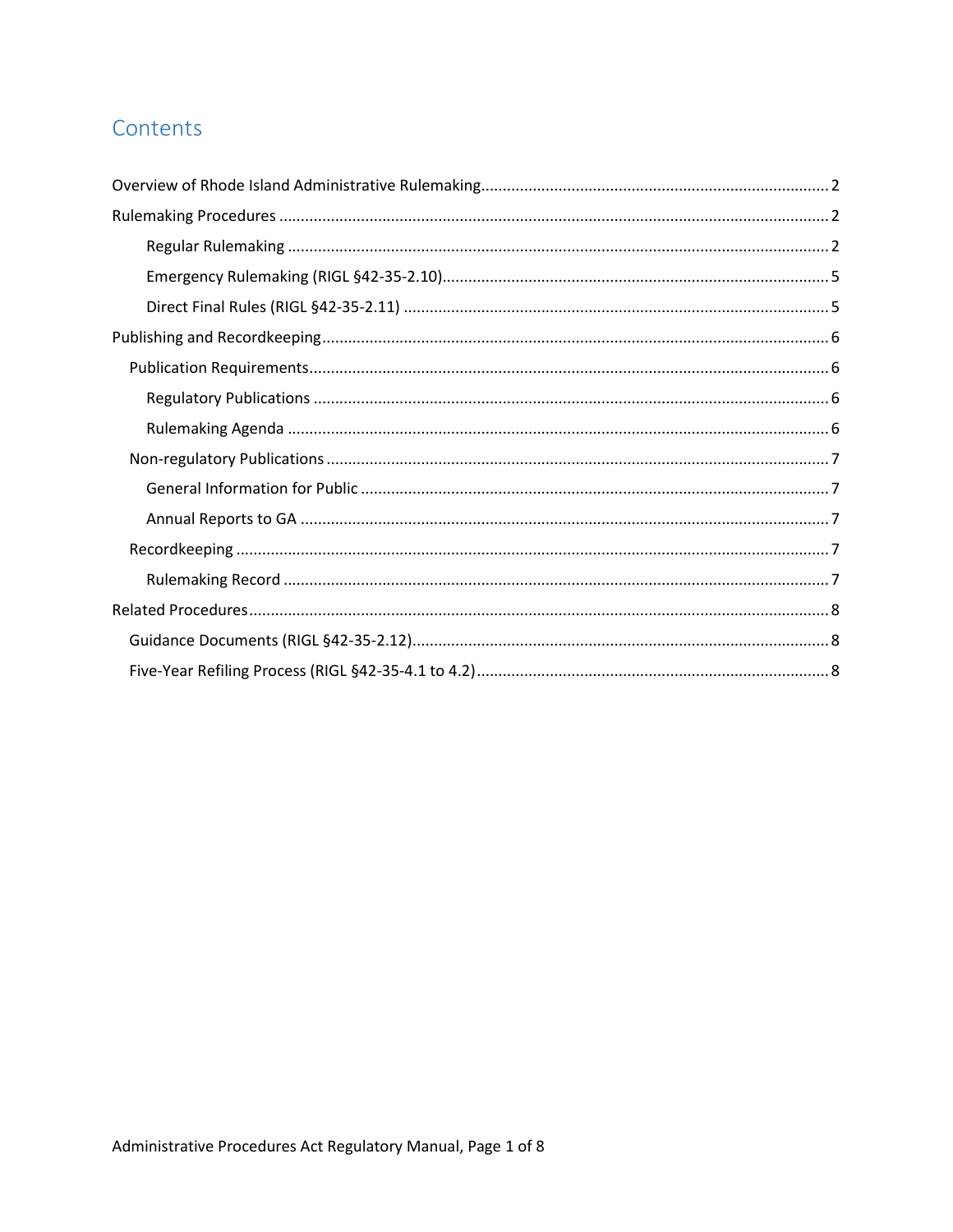## <span id="page-2-0"></span>Overview of Rhode Island Administrative Rulemaking

The Rhode Island Administrative Procedures Act (APA, RIGL §42-35-1, et seq.) governs agency rulemaking, including how state agencies propose and promulgate regulations. Every state rulemaking entity, unless exempt under statute<sup>1</sup>, is subject to the APA.

The purposes of the APA include:

- keeping the public informed of agency rulemaking activities,
- providing the opportunity for public participation in the development of regulations,
- establishing uniform standards for the conduct of formal rulemaking, and
- improving the quality of state regulations.

Following the procedures in the APA promotes public participation and transparency. Moreover, if proper APA procedures are not followed, regulations may not be legally enforceable. Understanding the APA process and related timelines will help prevent unintended consequences and delays.

### <span id="page-2-1"></span>Rulemaking Procedures

### <span id="page-2-2"></span>Regular Rulemaking

 $\overline{\phantom{a}}$ 

State agencies must use a prescribed process for creating regulations. Agencies must designate a rules coordinator (RIGL §42-35-2.1) who is responsible for managing the rulemaking process. Most rulemaking will fall under "regular rulemaking," which under the APA requires public notice and comment. The steps of the rulemaking process include:

**Step One:** Regulatory Preparation and Analysis **Step Two:** Advance Notice of Proposed Rulemaking (optional step) **Step Three:** Notice of Proposed Rulemaking and Public Comment Period **Step Four:** Finalizing Regulations and Filing with the Office of the Secretary of State

**Note:** Certain types of rulemaking do not fall under "regular rulemaking." These include emergency rulemaking and direct final rules (more information on pg. 5). These types of rulemaking can only be pursued in the specific circumstances, as determined by agency legal counsel and leadership.

### *Step One: Regulatory Preparation and Analysis*

The regulatory process starts with the preparation of a preliminary version of the regulation. Agencies should strive to create regulations that are clear, predictable, and reliable. Please see the Office of Regulatory Reform's (ORR) *Best Practices for Writing Clear Regulations* for additional guidance on regulatory drafting.

Critical to the development of sound regulatory policy is a detailed and systematic appraisal of potential regulatory impacts. State law requires several types of regulatory analysis during the rulemaking process. These required analyses are outlined in the table on the following page. Agencies must submit regulatory proposals and analysis to the ORR for approval. Please refer to ORR's *Regulatory Review Submission Guidance,* as well as ORR's *Analyzing the Costs and Benefits of Regulation* for additional information.

### Administrative Procedures Act Regulatory Manual, Page 2 of 8

<sup>&</sup>lt;sup>1</sup> The legislature and judiciary are exempt per RIGL  $§$ 42-35-1(1).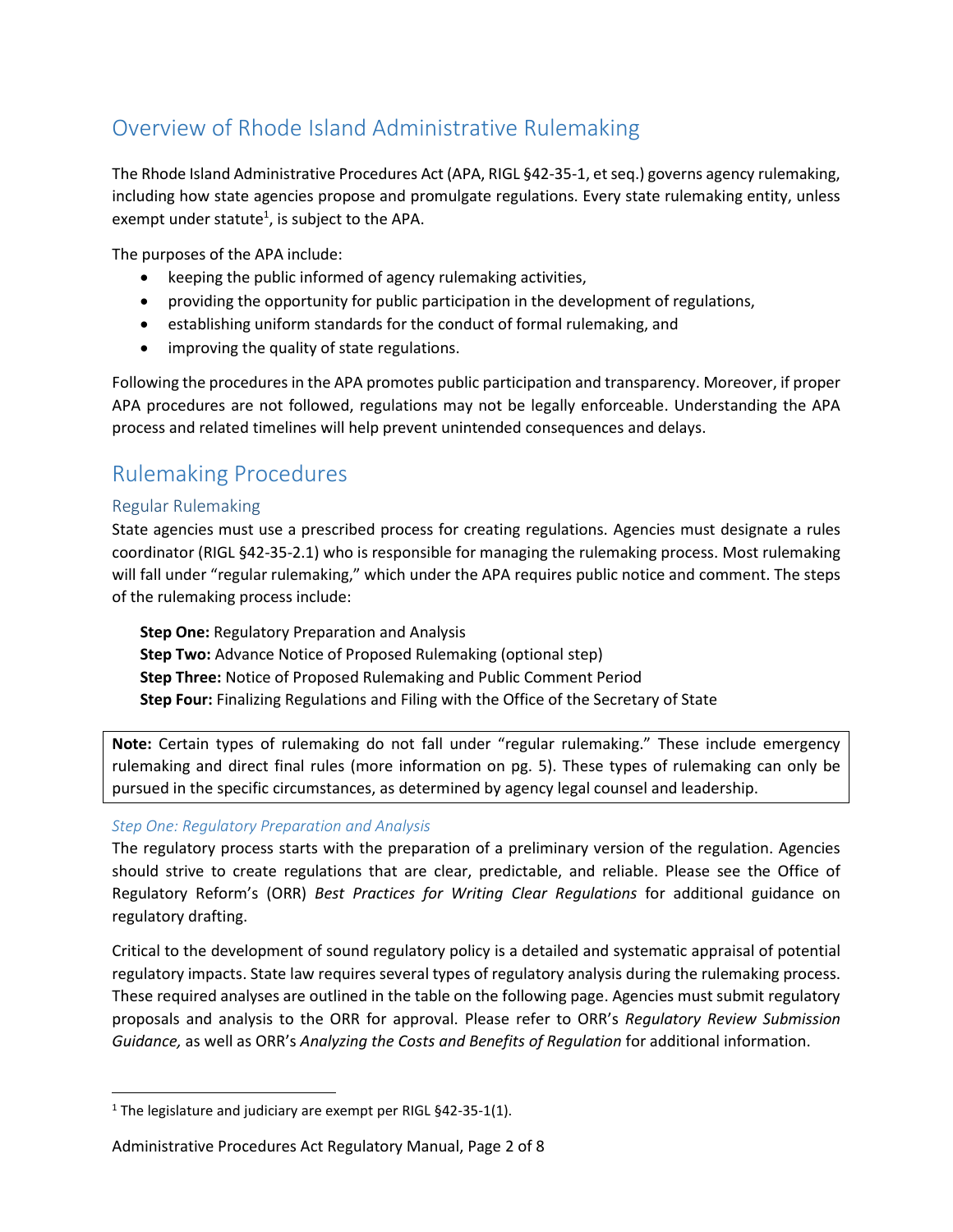### *Table 1: Specific Analyses Required for Rulemaking*

| <b>Overall</b><br><b>Regulatory</b><br><b>Benefits &amp;</b><br><b>Costs</b> | Agency Regulatory Analysis (RIGL §42-35-2.9) & New Rule Review (Executive Order 15-07)                                                                                                                                                                        |
|------------------------------------------------------------------------------|---------------------------------------------------------------------------------------------------------------------------------------------------------------------------------------------------------------------------------------------------------------|
|                                                                              | The APA requires that agencies:                                                                                                                                                                                                                               |
|                                                                              | conduct a benefit and cost analysis on regulatory options and determine the best<br>option, and                                                                                                                                                               |
|                                                                              | consider alternative regulatory approaches and determine the best approach.<br>٠                                                                                                                                                                              |
| <b>Impact on</b><br><b>Small Business</b>                                    | Economic Impact Statement (RIGL §42-35.1-3)                                                                                                                                                                                                                   |
|                                                                              | The Small Business Regulatory Fairness in Administrative Procedures Act (SBRFA) requires that                                                                                                                                                                 |
|                                                                              | agencies:                                                                                                                                                                                                                                                     |
|                                                                              | state the effect of regulatory action on small businesses,                                                                                                                                                                                                    |
|                                                                              | identify and estimate the number of small business subject to a proposed regulation,<br>$\bullet$                                                                                                                                                             |
|                                                                              | calculate small business regulatory compliance costs, and                                                                                                                                                                                                     |
|                                                                              | describe any less intrusive or less costly alternatives.                                                                                                                                                                                                      |
|                                                                              | Regulatory Flexibility Analysis (RIGL §42-35.1-4)                                                                                                                                                                                                             |
|                                                                              | In addition, SBRFA requires that agencies consider:                                                                                                                                                                                                           |
|                                                                              | less stringent compliance or reporting requirements for small businesses,                                                                                                                                                                                     |
|                                                                              | less stringent schedules or deadlines for small businesses,<br>$\bullet$                                                                                                                                                                                      |
|                                                                              | consolidating compliance or reporting requirements for small businesses,<br>$\bullet$                                                                                                                                                                         |
|                                                                              | establishing performance standards to replace design or operational standards, and<br>$\bullet$                                                                                                                                                               |
|                                                                              | the exemption of small businesses from any or all regulatory requirements.                                                                                                                                                                                    |
| Impact on<br><b>State and</b><br><b>Local Budgets</b>                        | Fiscal Note (RIGL §22-12-1.1)                                                                                                                                                                                                                                 |
|                                                                              | Title 22 requires that agencies, in cooperation with the State Budget Officer (or the Department<br>of Revenue for municipalities), prepare a fiscal note on the financial effects that regulatory<br>proposals will have on the state or its municipalities. |
|                                                                              |                                                                                                                                                                                                                                                               |

### *Step Two: Advance Notice of Proposed Rulemaking (RIGL §42-35-2.5)*

Before the formal rulemaking process begins, state agencies can, if they so choose, solicit the public for comments and recommendations by posting an Advance Notice of Proposed Rulemaking. This period allows agencies the opportunity to gather information from the public. This process may be facilitated through the creation of public committees or workshops. Public meetings under this section require a 15 day notice and are otherwise subject to the RI Open Meetings Act (RIGL §42-46). Note that the Advance Notice of Proposed Rulemaking process does not prohibit an agency from obtaining information and opinions from members of the public by any other method.

#### *Step Three: Notice of Proposed Rulemaking and Public Comment Period (RIGL §42-35-2.7 to 2.8)*

State agencies must notify the public of all regulatory changes before they happen. They must also allow the public an opportunity to comment on these changes. The Notice of Proposed Rulemaking and Public Comment Period serve this purpose.

The Notice of Proposed Rulemaking must include:

l

- a short explanation of the purpose of the proposed rule<sup>2</sup>,
- a citation to the specific legal authority behind the rule,
- the text of the proposed rule, including clearly marked additions, deletions or other amendments,
- the regulatory analysis, as well as how full information on the analysis may be obtained,

Administrative Procedures Act Regulatory Manual, Page 3 of 8

 $2$  The Concise Explanatory Statement required by RIGL §42-35-2.6 provides the ideal text for the short explanation required under the Notice of Proposed Rulemaking.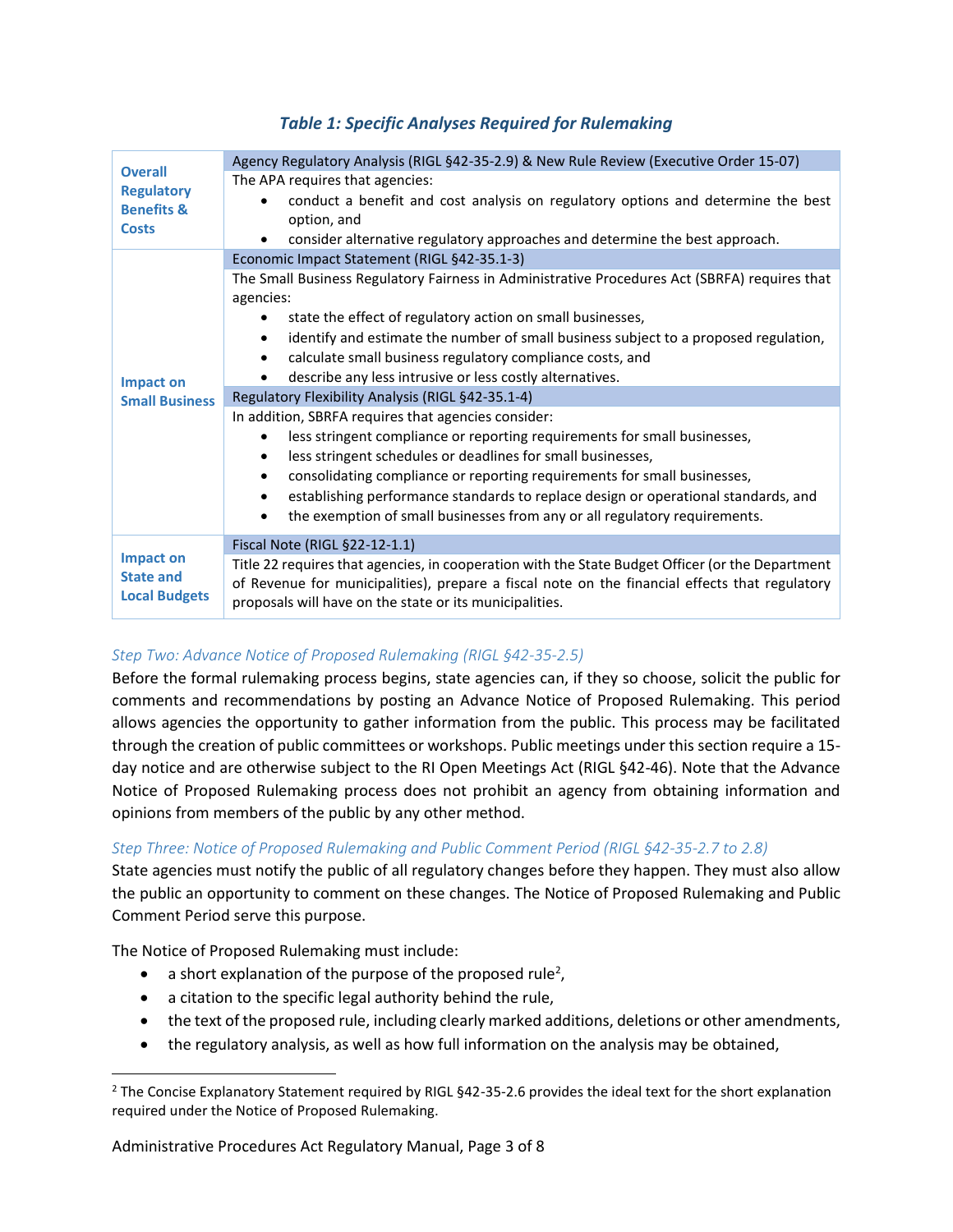- where, when, and how a person may comment on the proposed rule and request a hearing (including public comment period dates),
- the date of the filing of Notice of Proposed Rulemaking, and
- citations to each supporting scientific or statistical study, report, or analysis.

After the Notice of Proposed Rulemaking, agencies must specify a Public Comment Period of at least 30 days during which the public may submit information and comments. While a Public Hearing during this period is not required, an agency may choose to hold a hearing or the public may request a hearing. <sup>3</sup> The hearing must be held between the period of 10 days after the notice and 5 days before the end of the public comment period. If a hearing is held, be sure to include the date, time, and location in the notice. Ensure that your hearing location is accessible to individuals with disabilities.

### *Step Four: Finalizing Regulations and Filing with Office of the Secretary of State*

During the regulatory finalization state, state agencies must consider all submissions received during the Public Comment Period. Agencies may incorporate or reject comments and must note the reasons for their actions. If changes to a regulation are substantial, an agency may decide to extend the Public Comment Period or restart the rulemaking process. After the regulations are finalized they are submitted, with any comments, to the Office of Regulatory Reform for one final post-comment review (EO 15-07).

After ORR approval, each agency may then file their final regulations with the Office of the Secretary of State. Please see *Guidelines for the Use of the Secretary of State's Rules and Regulations Database Submission Tool* for additional information on State filing procedures.

l

 $3$  Opportunity for a public hearing must be granted if a request is received by 25 persons, a governmental agency, or by an association having not less than 25 members.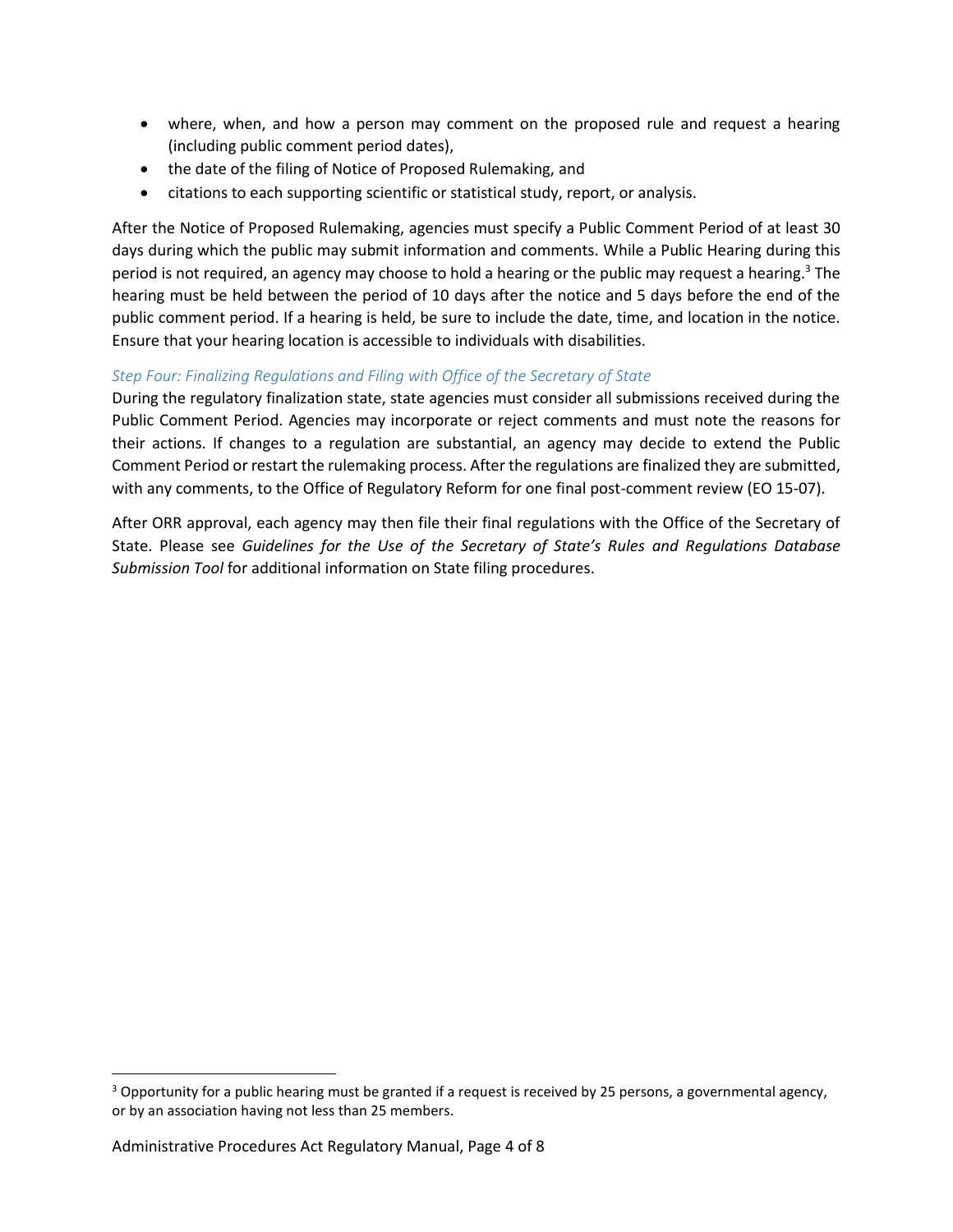### <span id="page-5-0"></span>Emergency Rulemaking (RIGL §42-35-2.10)

State agencies may take prompt regulatory action in instances of imminent peril to the public or loss of federal funding.

Key Points:

- The agency head and Governor, or Governor's designee, must sign the emergency rule for it to become effective.
- Emergency regulations can be effective immediately or upon a later date. They remain in effect for 120 days, and are renewable only once for 60 days. After which, the rule expires.
- Emergency regulations can occur without public comment, or with an abbreviated comment period.
- Agencies must use the regular rulemaking process to permanently adopt an emergency regulation.
- Emergency regulations are not required to go through public comment and therefore should only be used as necessary. To become a permanent rule the agency must follow the regular rulemaking process.

#### <span id="page-5-1"></span>Direct Final Rules (RIGL §42-35-2.11)

State agencies may accelerate the rulemaking process for rules which are expected to be noncontroversial.

Key Points:

- Direct Final Rules still require the Concise Explanatory Statement and the Notice of Proposed Rulemaking.
- Direct Final Rules must still be made available to the public for 30 days. If no public objection is received the rule becomes final.
- State agencies must use the full regular rulemaking process should a public objection be received within the 30 day period.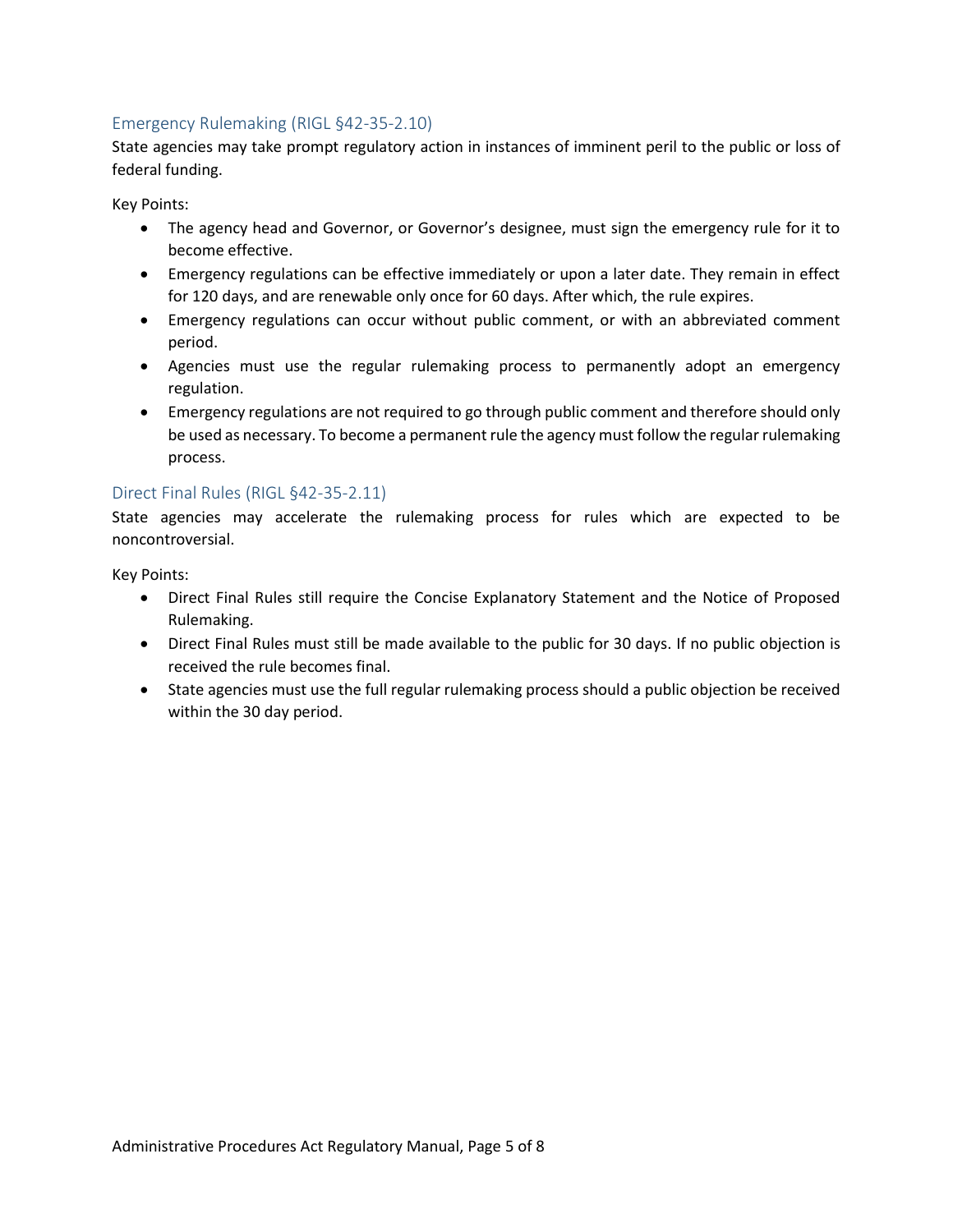### <span id="page-6-0"></span>Publishing and Recordkeeping

Agencies are required to maintain and publish key information that is generated during the regulatory process. These records must be made available to the public or available by request, and many of these records must now be published and maintained on each agency's website.

### <span id="page-6-1"></span>Publication Requirements

### <span id="page-6-2"></span>Regulatory Publications

Unless exempt from disclosure under law, each agency must publish the following documents and records:

- Each notice of a proposed rulemaking,
- Each rule filed under the APA,
- Each summary of regulatory analysis required for regulatory submissions,
- Each issued declaratory order,
- The index of declaratory orders,
- Each guidance document,
- The index of currently effective guidance documents, and
- Each issued final order in a contested case.

These documents must be made available for public inspection, and available via regular or electronic mail by request. Additionally, all of these documents must be published on the agency's website by December 31, 2018.

Agencies must also file the following documents and records with the Secretary of State's Office:

- Notice of a proposed rulemaking,
- A summary of the regulatory analysis required for each proposed rule,
- Each final rule,
- An index of currently effective guidance documents, and
- Any other notice or matter than an agency is required to publish under the APA.

#### <span id="page-6-3"></span>Rulemaking Agenda

Each agency must maintain the rulemaking agenda required by the APA and publish it on the agency website. This rulemaking agenda lists each pending rulemaking proceeding, and must contain:

- The subject matter of the proposed rule,
- Notices related to the proposed rule,
- How comments on the proposed rule can be submitted,
- The time within which comments may be inspected,
- Requests for a public hearing and any appropriate information concerning the hearing, and
- The timetable for action on the proposed rule.

The agency must also submit a copy of each current and updated rulemaking agenda to the Secretary of State, who will also publish it on the Secretary of State's website.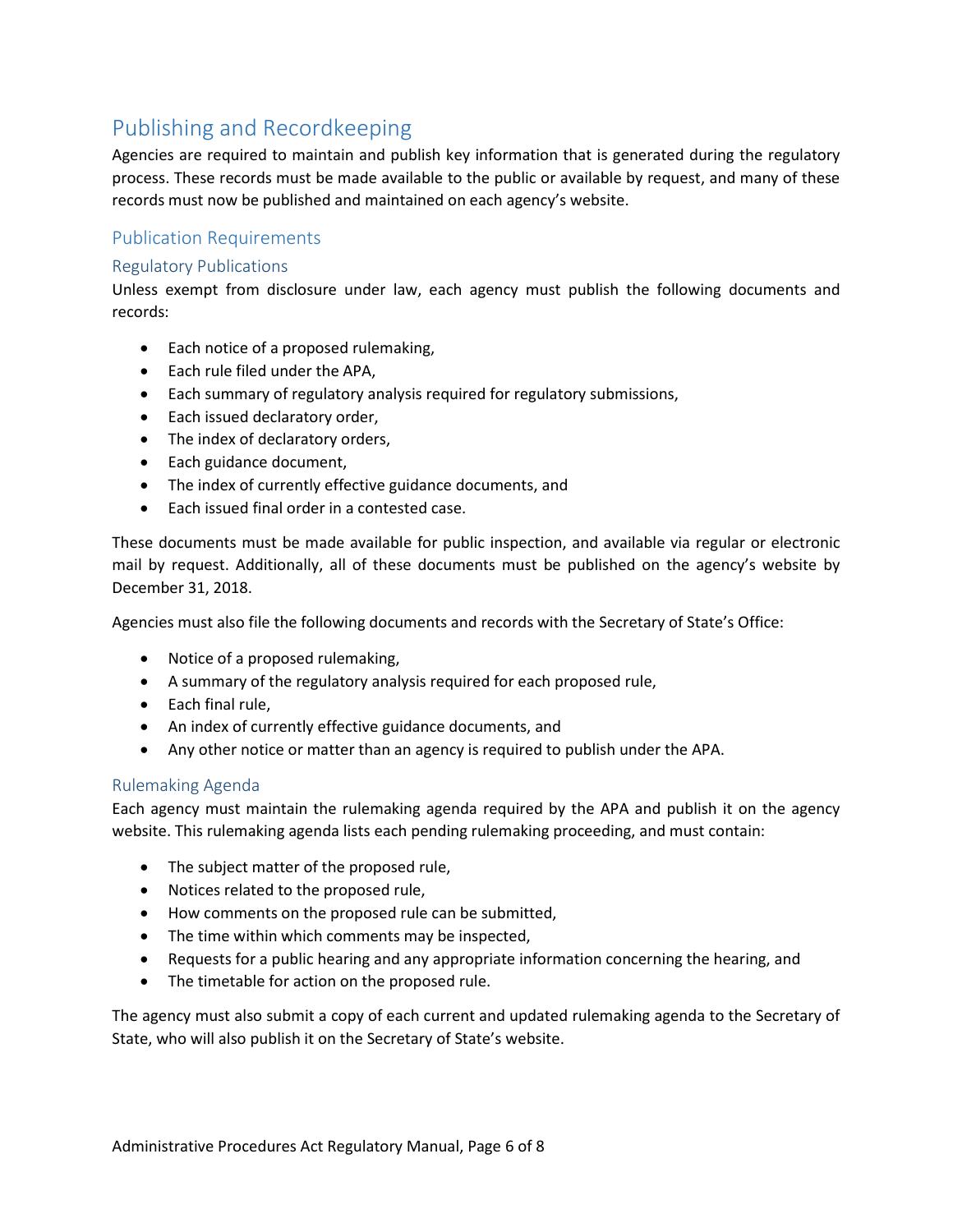### <span id="page-7-0"></span>Non-regulatory Publications

### <span id="page-7-1"></span>General Information for Public

Agencies must publish general information about its organization. This information includes descriptions of:

- Agency organization and method of operations,
- The method the public can take to obtain information and make requests,
- All procedures, including descriptions of all forms and instructions used by agency,
- Processes where an application is appropriate--such as for a license, available benefits, or other matters (this information must be available on the agency website, unless the process is prescribed by law),
- Rules for the conduct of public hearings

Agencies must also maintain and publish a separate, current, and dated index and compilation of all final rules that have been filed with the secretary of state. Agencies must update the index and compilation at least monthly, and file the index, compilation, and all changes with the secretary of state. These materials should be available for public inspection, and available for copying at the principal office of the agency.

All of the above information must be published on the agency's website by December 31, 2018.

### <span id="page-7-2"></span>Annual Reports to GA

Agencies are required to electronically submit their annual reports to the general assembly. This electronic copy will be posted on the general assembly website in lieu of a printed copy; agencies must also produce a printed copy, if requested.

### <span id="page-7-3"></span>Recordkeeping

### <span id="page-7-4"></span>Rulemaking Record

Agencies must maintain a rulemaking record for each proposed rule, which must be readily available for public inspection in the principal office of the agency. Beginning on January 1, 2019, the agency must publish this rulemaking record on its agency website upon commencement of the public comment period; it may be removed from the agency website upon the effective date of the rule.

Each rulemaking record must contain:

- A copy of all publications in the state register relating to the rule and the rule's proceedings;
- A copy of any part of the rulemaking docket containing entries relating to the rule and rule's proceedings,
- A copy of all factual material, studies, and reports that agency staff submitted as part of formulating the proposed or final rule,
- Any notice of proposed rulemaking,
- Any official transcript of oral presentations made in the rule's proceedings; if not transcribed, any audio recording or verbatim transcription of the presentations and any summarizing memorandum prepared by the presiding agency official,
- A copy of any comments received by the agency in response to the notice of proposed rulemaking,
- A copy of the rule and explanatory statement filed with the Secretary of State
- Any petition for agency action on the rule.

Administrative Procedures Act Regulatory Manual, Page 7 of 8